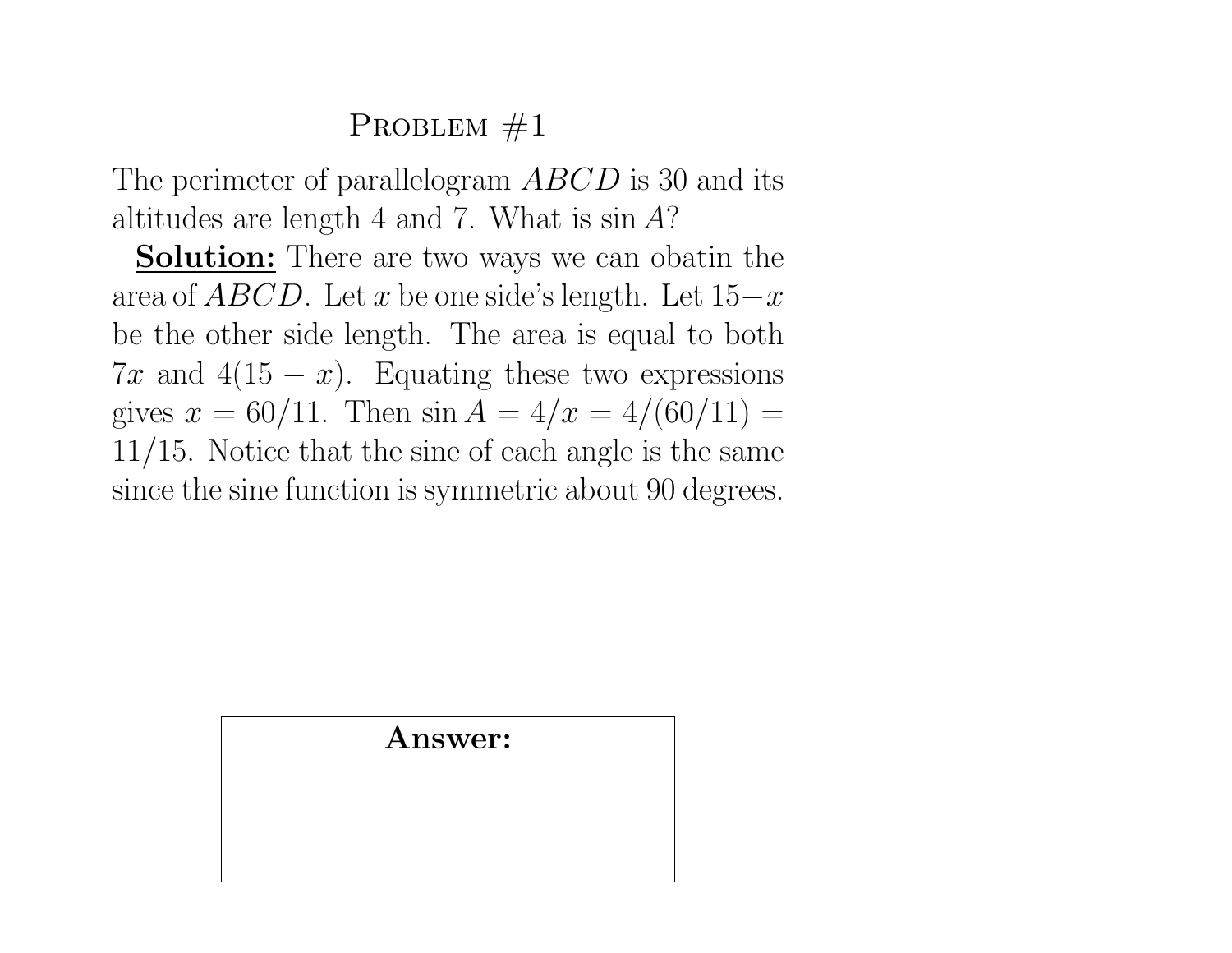The number  $(9^6 + 1)$  is the product of three primes. What is the largest of these three primes?

**Solution:** Notice that  $(9^6 + 1) = (9^2 + 1)(9^4 (9^2 + 1) = 82 \cdot 6481 = 2 \cdot 41 \cdot 6481$ . So the answer is 6481.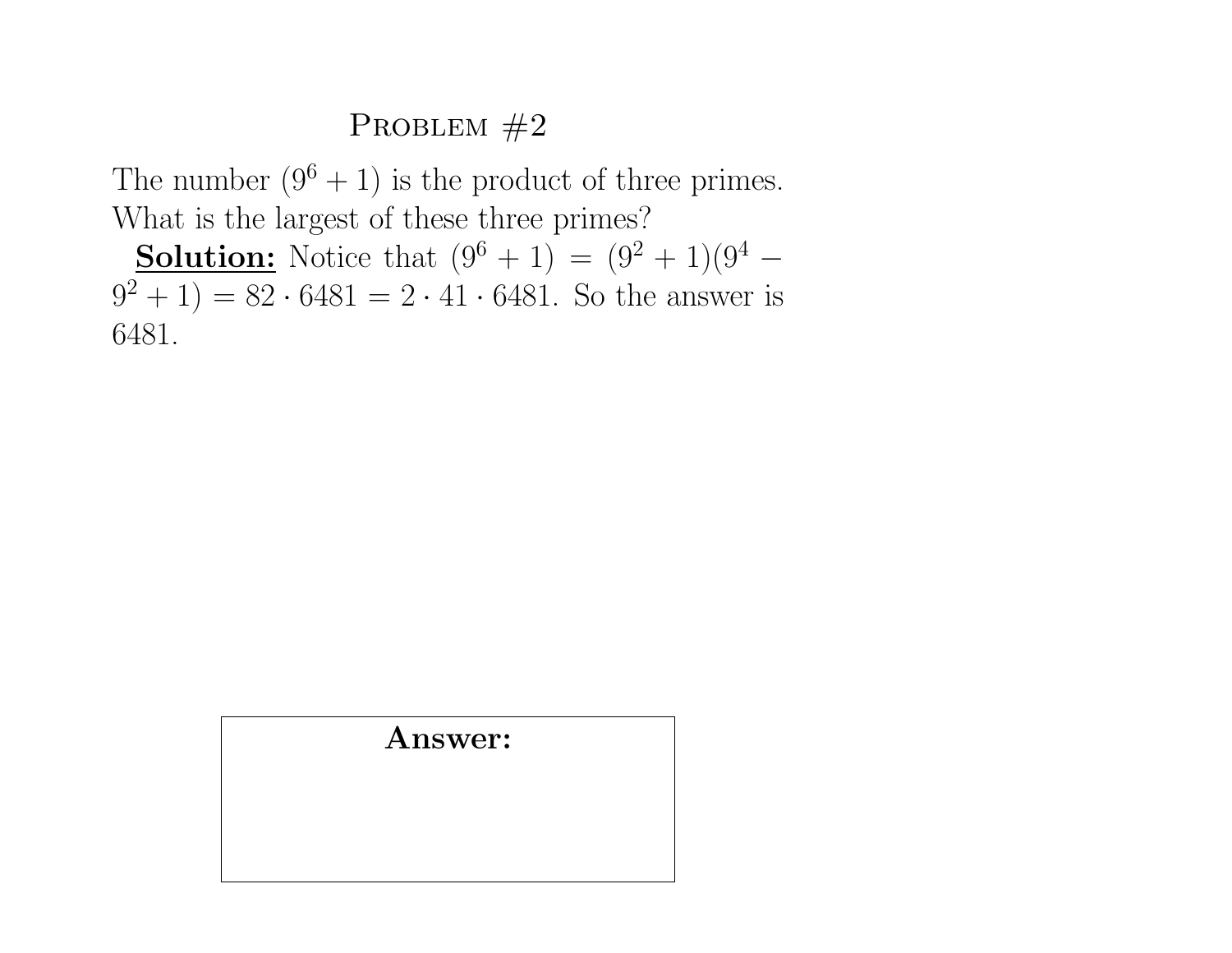Seven 3-element subsets of a finite set are selected so that for any two elements of the set, there exists exactly one among the seven subsets that contains both of them. Find the number of elements in the set.

**Solution:** Suppose there are  $n$  elements of the set. Thus there are  $\binom{n}{2}$  $\binom{n}{2} = (n(n-1)/2)$  2-element subsets of the set. A given 3-element subset contains three 2 element sets. Thus there are  $n(n-1)/2 = 3 \cdot 7 = 21$ . Solving for *n* gives  $n = 7$ .

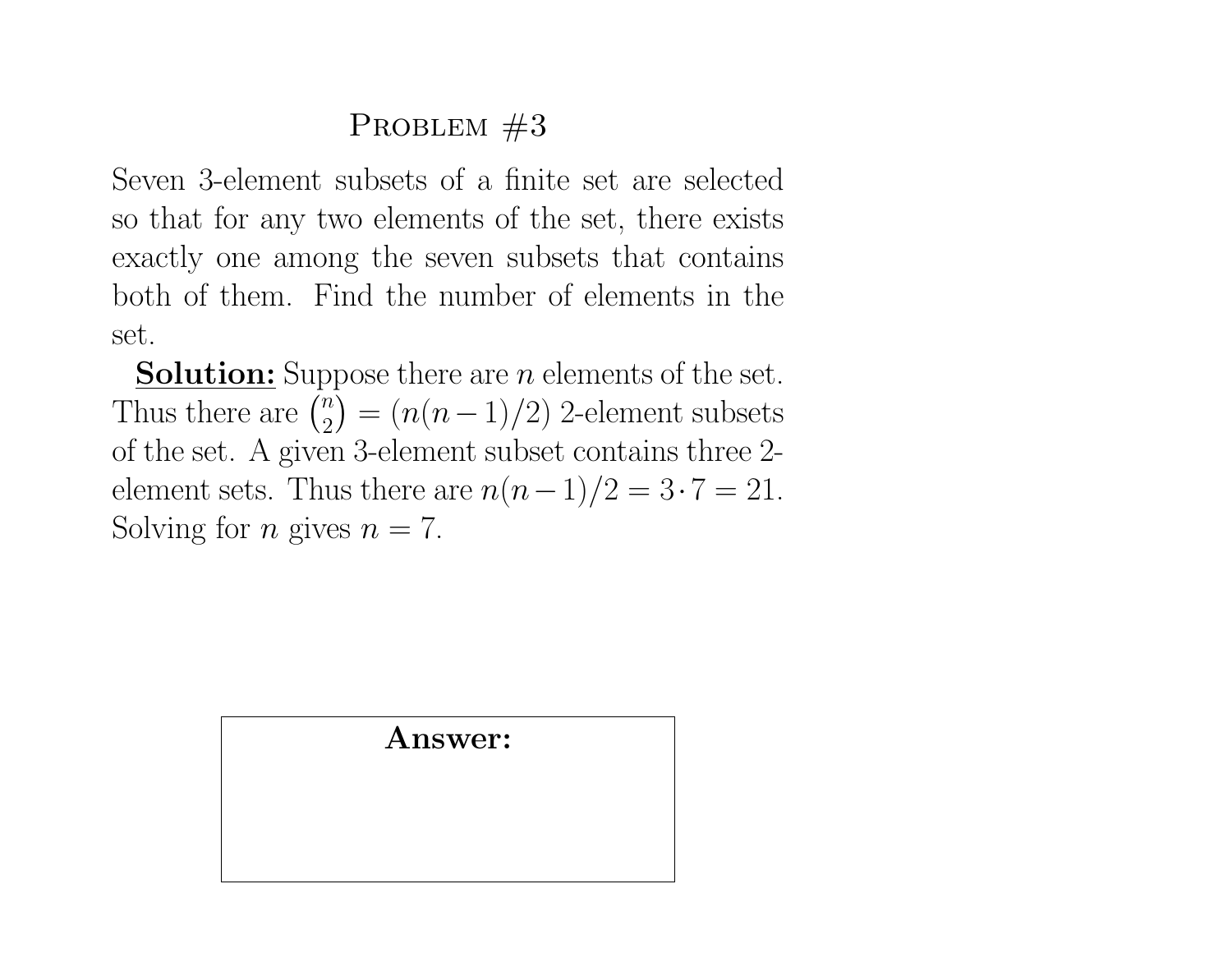What is the units digit of  $9^{12}13^{13}17^{14}$ ? **Solution:** Notice that  $9^{12}$  ends in a 1 and 13 ·

17 ends in a 1. Thus some integer ending in 1 is multiplied by 17. This gives a units digit of 7.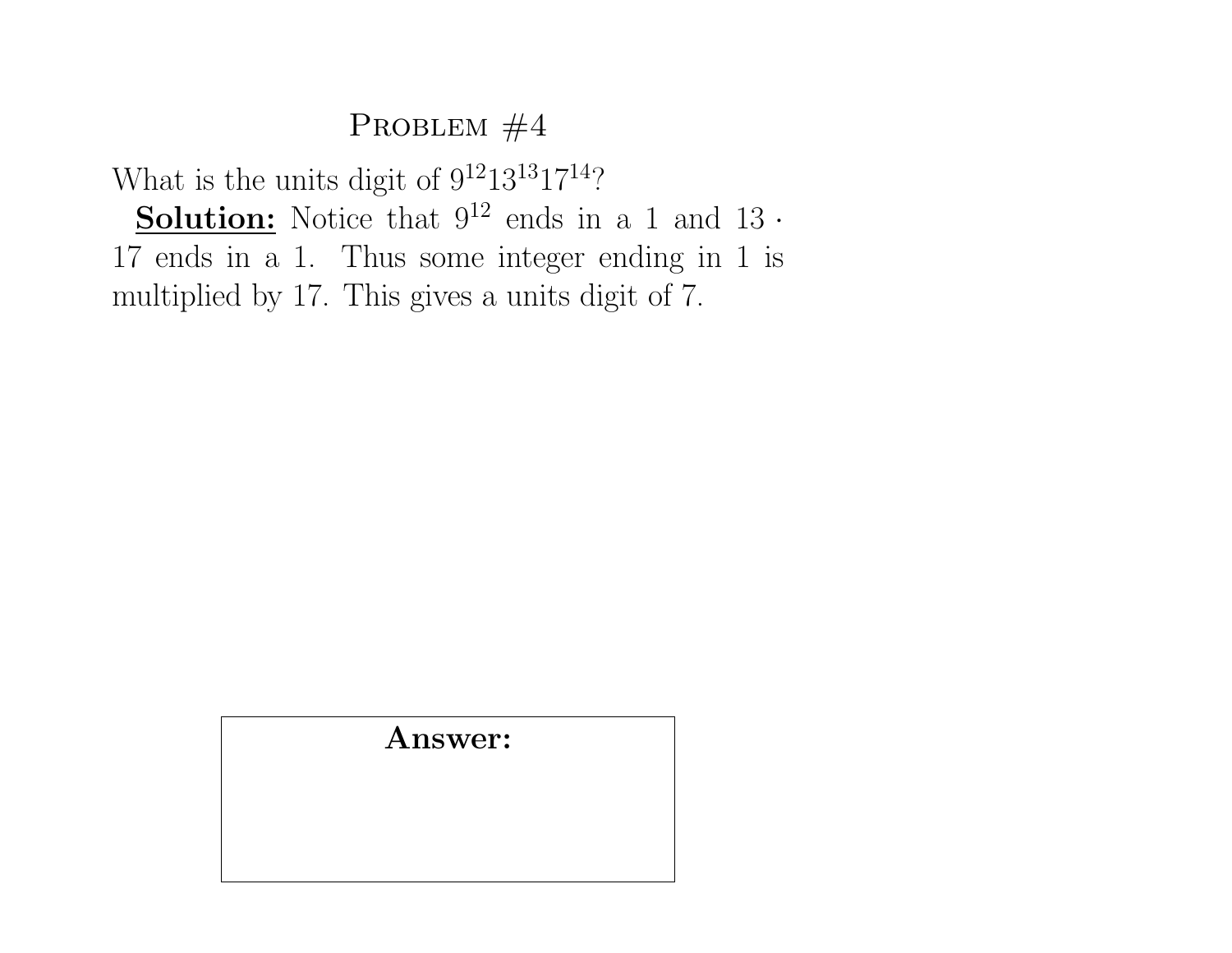A pair of fair dice is rolled. Given that neither die shows a "6", what is the probability that the sum of the dice is 7?

**Solution:** There are 25 possibilities for rolls that do not involve a six, and four of these possibilities give a seven. Thus the probability is  $4/25$  or .16.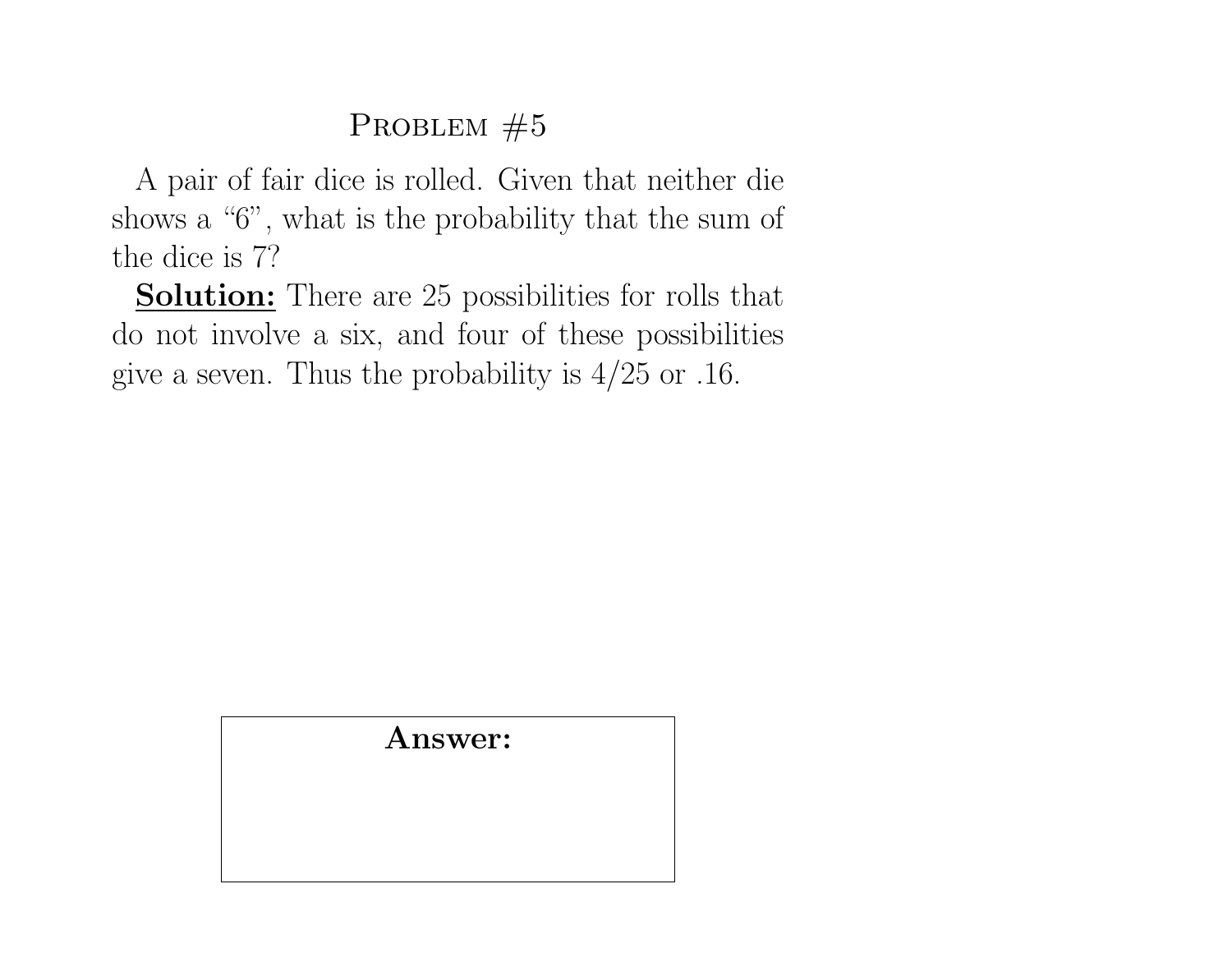How many positive integers less than 180 are relatively prime to 180?

**Solution:** This is asking for Euler's phi function of 180. This is computable via  $180(1 - 1/2)(1 1/3(1 - 1/5) = 48$ , as 2, 3 and 5 are the only prime factors of 180.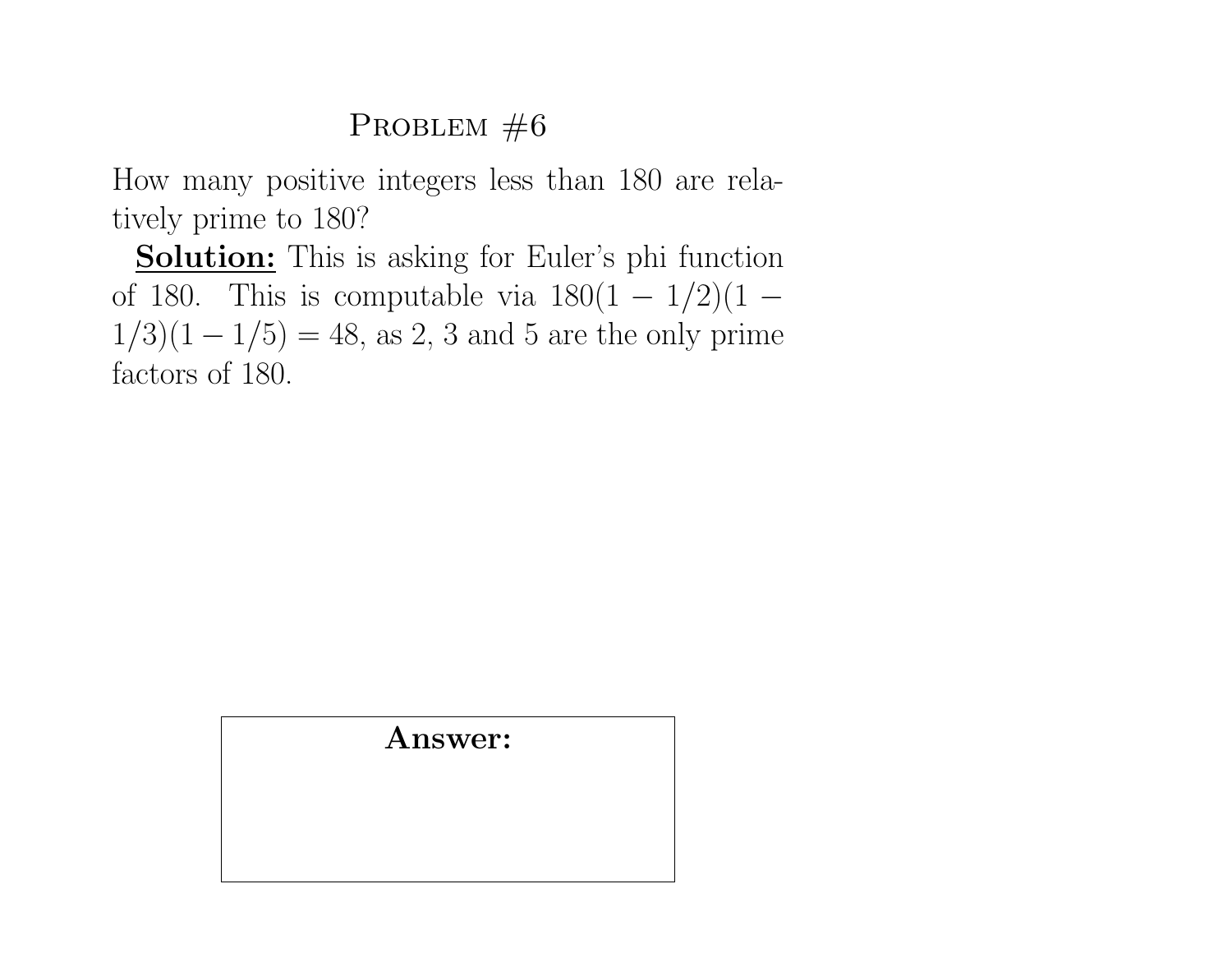Let  $S$  be the set of all 17-digit positive integers where leading zeroes are allowed. An integer is chosen at random from  $S$ . The probability that it is a palindrome (reads the same forwards as backwards) is  $1/10^k$ . What is  $k$ ?

**Solution:** The answer is 8. Notice that the middle number can be anything, however for every set of first eight digits, there is only one corresponding set of last eight digits which makes the number a palindrome.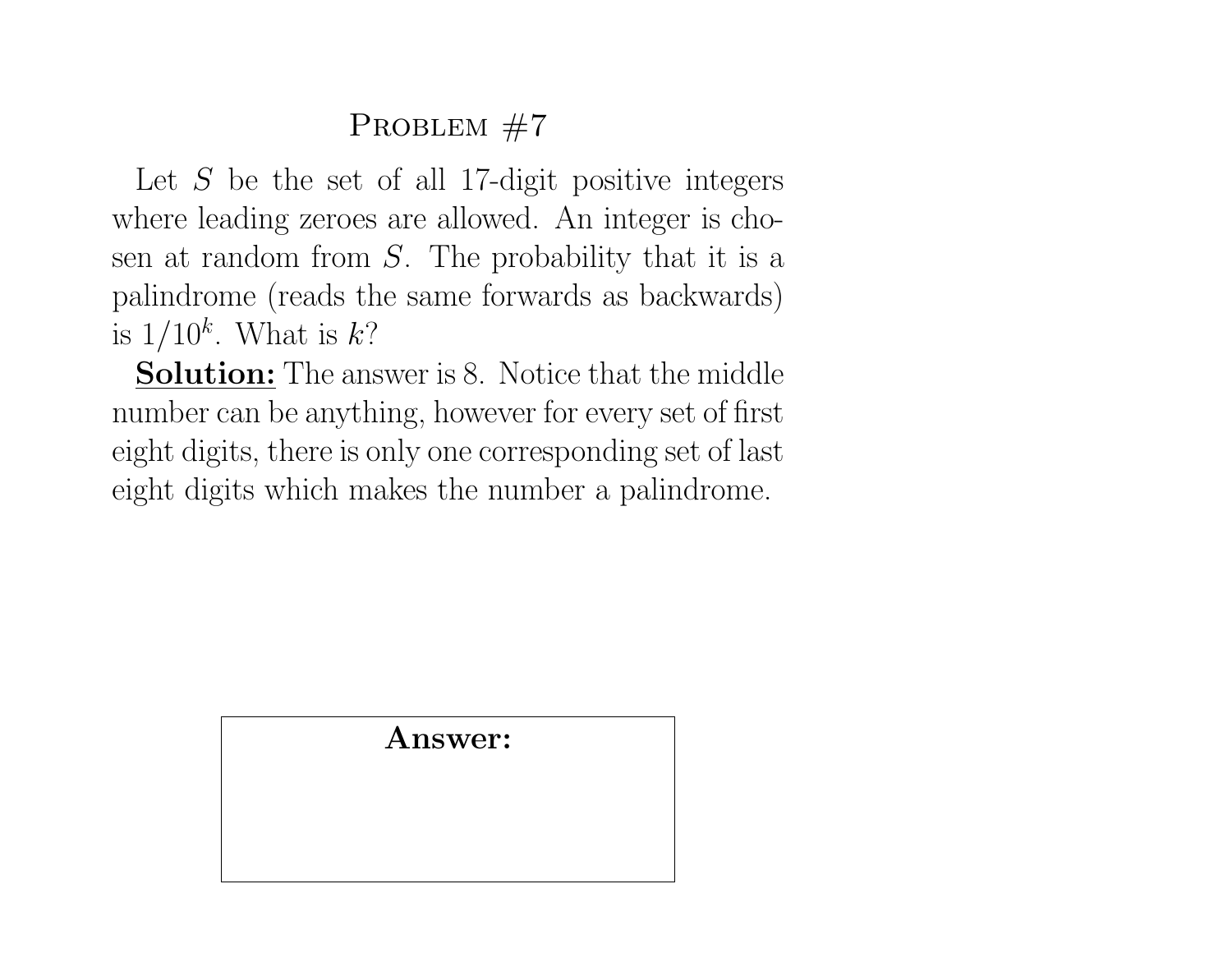Evaluate the sum  $6 - 4 + \frac{8}{3} - \frac{16}{9} + \frac{32}{27} - \cdots$ . Solution: This is a geometric series with first term 6 and common ratio  $-2/3$ . Thus, the value of this geometric series is  $\frac{6}{1-(-2/3)} = \frac{6}{5/3} = \frac{18}{5}$  $\frac{18}{5}$ . The answer is 18/5.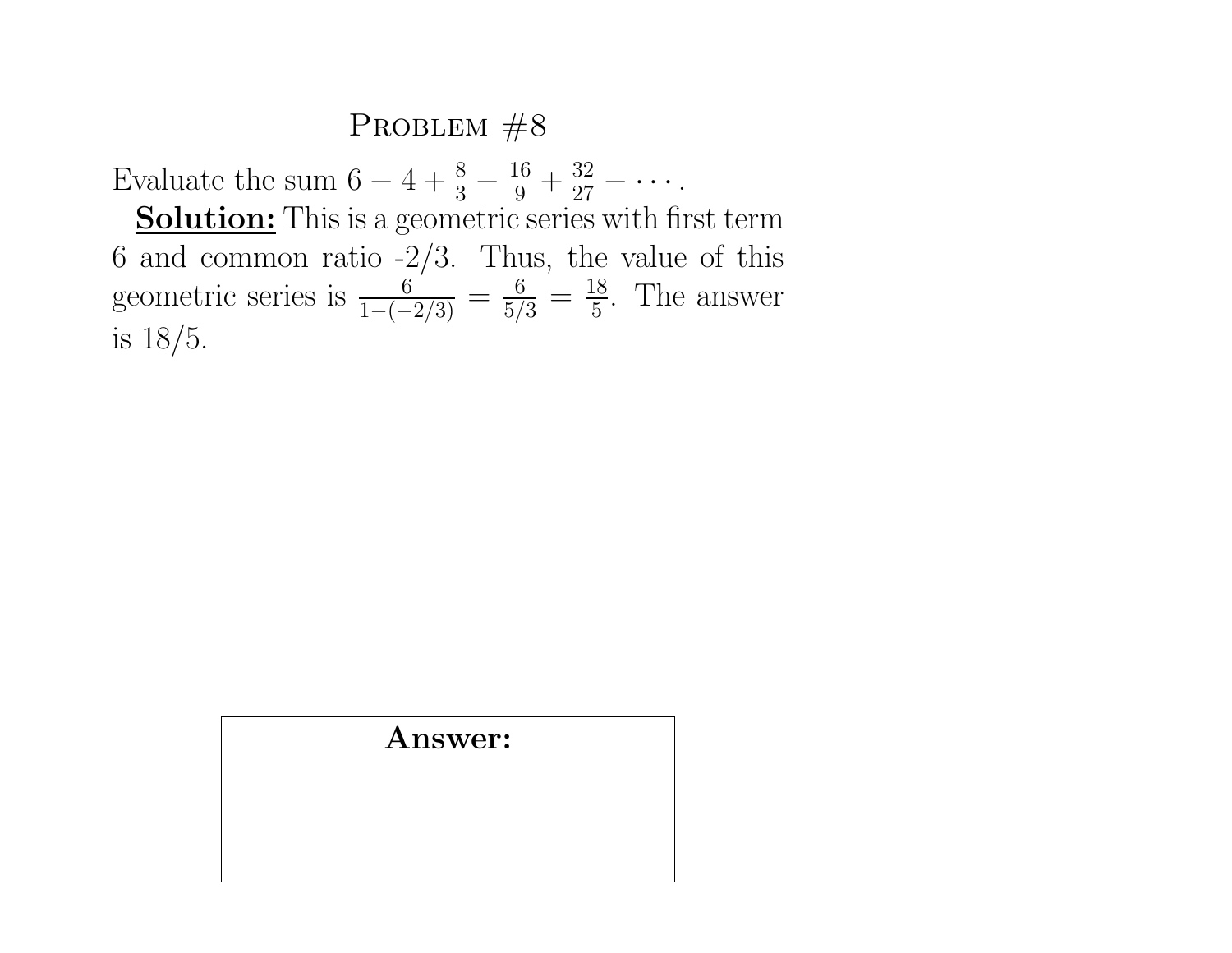Triangle *ABC* has  $\tan A = 3/4$  and  $\tan(B) = 21/20$ . What is  $AC/BC$ ?

**Solution:** By the Law of Sines, we know that  $\sin(A) = 3/5$  and  $\sin(B) = 21/29$ . So  $AC/BC =$  $(21/29)(5/3) = 35/29$ . So the answer is 35/29.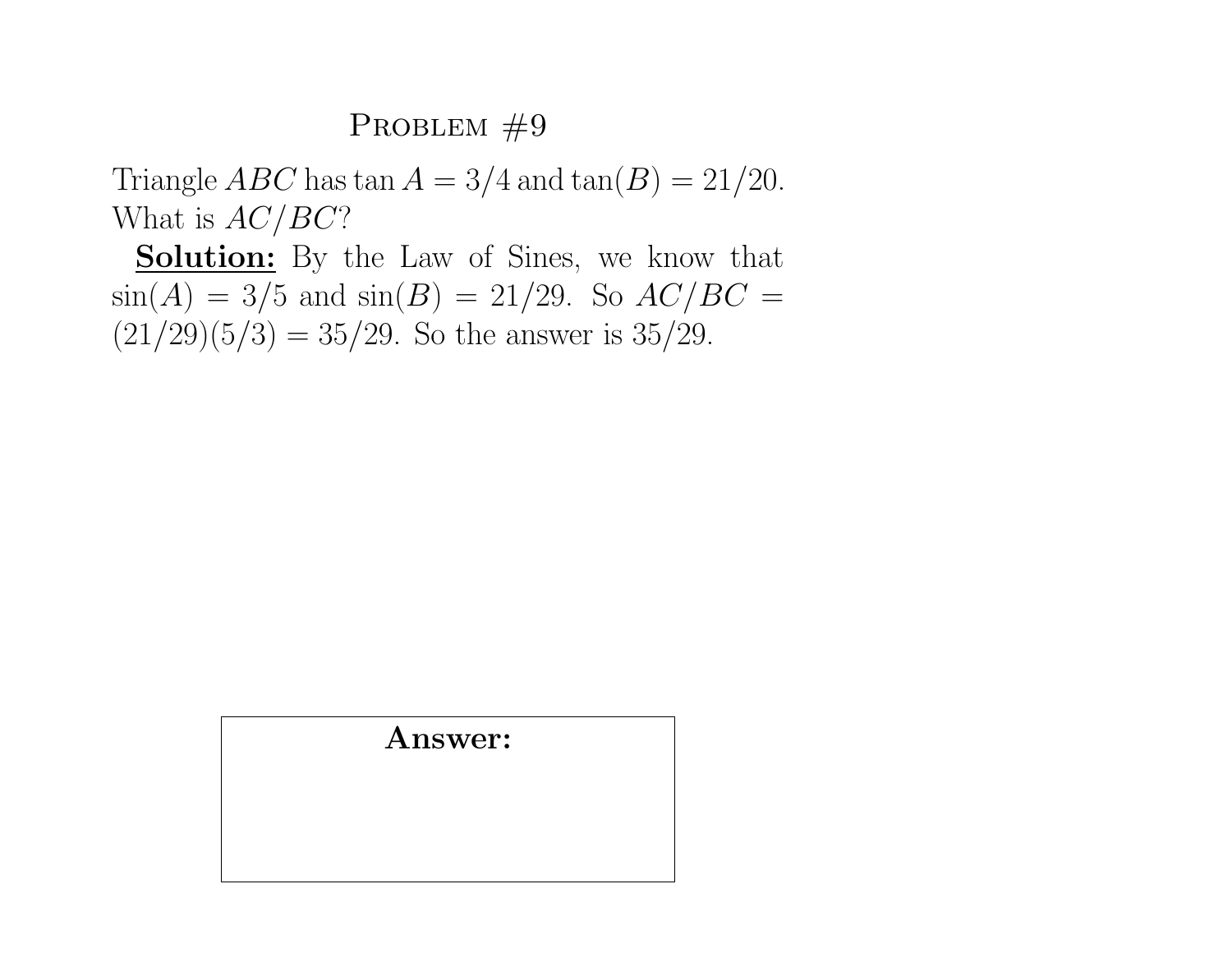The square below can be filled in so that each row and each column contains each of the numbers 1, 2, 3 and 4 exactly once. What does x equal?

|   |                |                  | $\mathbf{1}$ |
|---|----------------|------------------|--------------|
|   | $\overline{2}$ |                  |              |
|   |                | $\boldsymbol{x}$ |              |
| 1 |                |                  | 4            |

**Solution:** Notice that the bottom row is forced, then the second column is forced, then the top row, and finally the third column. This gives  $x = 4$ .